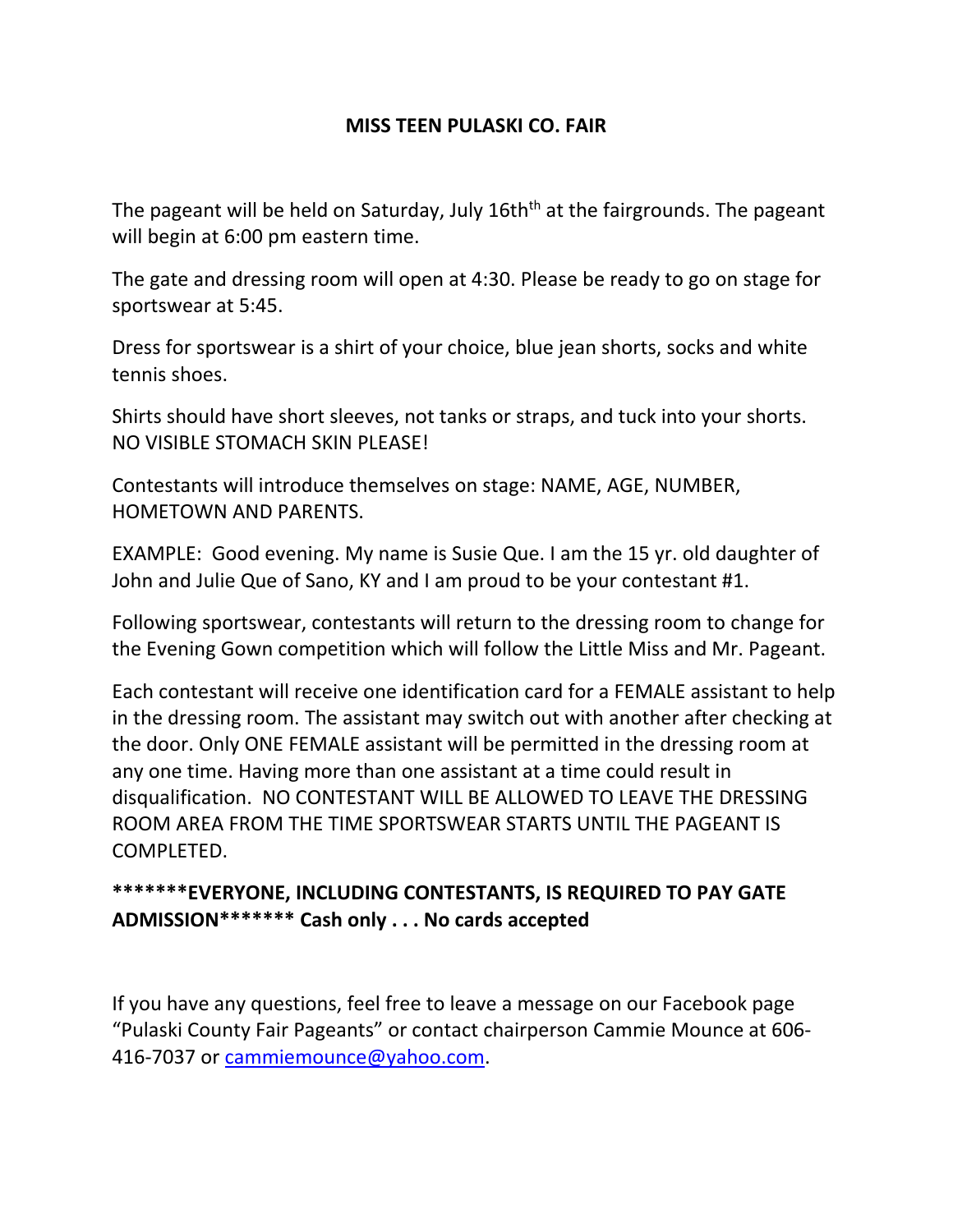2022 Miss Teen Pulaski Co. Fair Pageant

Tuesday, July 16<sup>th</sup>; 6:00 PM Eastern

25 McClendon Dr (Off Hwy 80), Somerset, KY 42503; Pulaski Co. Fairgrounds

(From 27 turn at light #4 between the bank & Burger King, about 1 mile turn left after Foster Trophy) (Traveling east on the Parkway, turn onto the Somerset 914 exit, turn left at the second stoplight – by Dollar General, about 2 miles turn right next to Foster Trophy)

ENTRY FEE: \$50. Registration will be from 4:30 pm – 5:30 pm. Money order or exact amount in cash is the only payment accepted. There is NO preregistration. You are encouraged to fill our forms prior to coming to save time, but it's not required. You must bring a hard copy of the birth certificate.

Dress Attire: Top and Blue jean shorts and Long Evening gown.

RULES AND REGULATIONS:

- All contestants must be 13, but cannot be 16, on October 31, 2022.
- All contestants must be a full-time/primary resident of the state of KY.
- A winner of this contest or Miss Teen KY County Fair may not enter again.
- No daughters of pageant chairpersons, executive board members or employees of the Pulaski County Fair Board are eligible to enter the pageant.
- Contestants will compete in three categories: sportswear, evening gown and on stage question.
- All contestants must be born female, single, never married, never had a marriage annulled or never had any children.
- Contestants must meet and abide all rules and regulations of the Miss Teen Co. Fair Pageant.
- The Pulaski County Fair Board reserves the right to remove the winner for conduct unbecoming Miss Teen Pulaski County Fair, including social media.
- Winner must compete in the Miss Teen KY Co. Fair Pageant held in Louisville in Oct/Nov 2022.
- **Each contestant must present a hard copy of her birth certificate pageant night.**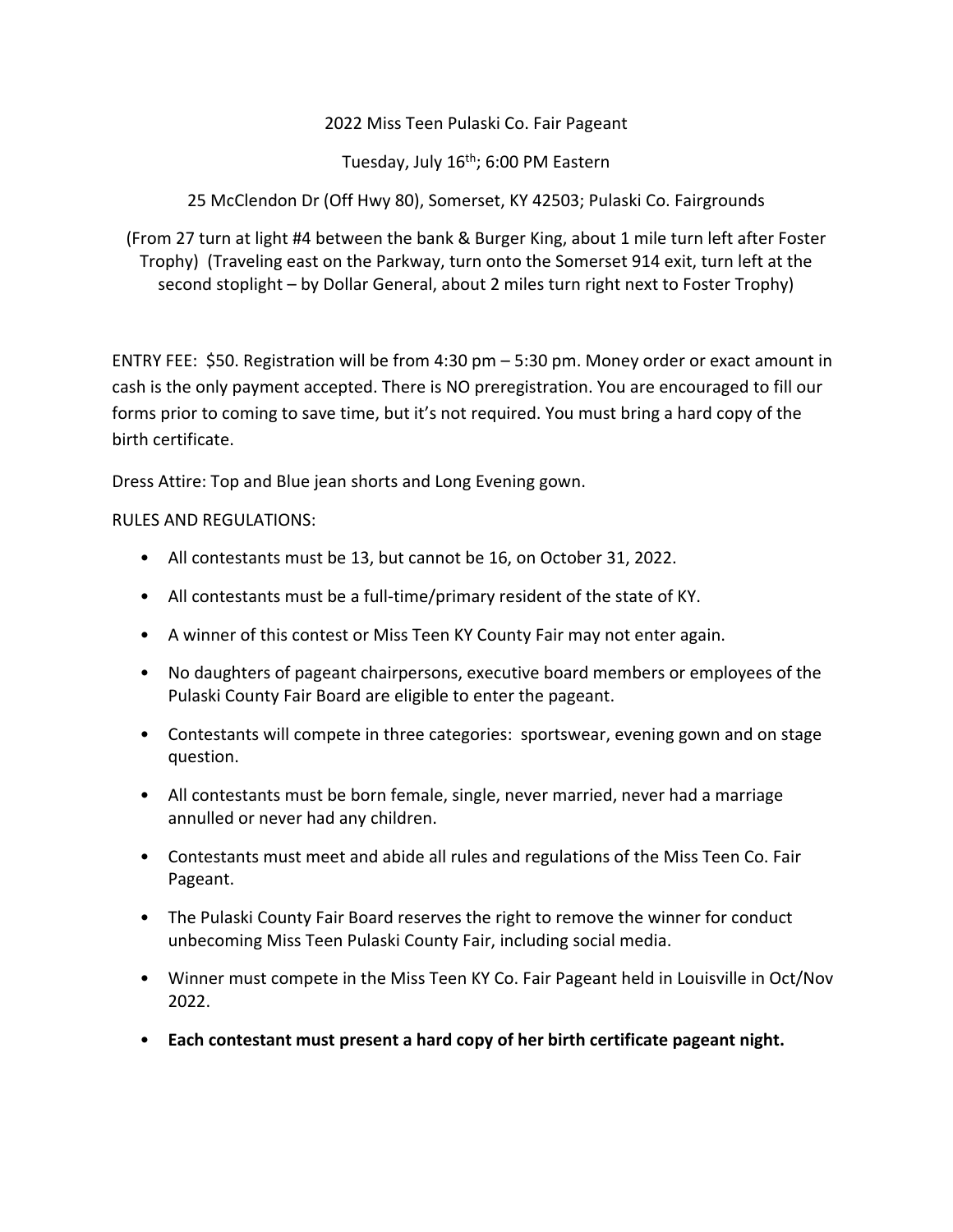Sportswear

Contestant #\_\_\_\_\_\_\_\_\_

Birth Certificate Verified

## **MISS TEEN PULASKI CO. FAIR**

Type or write legibly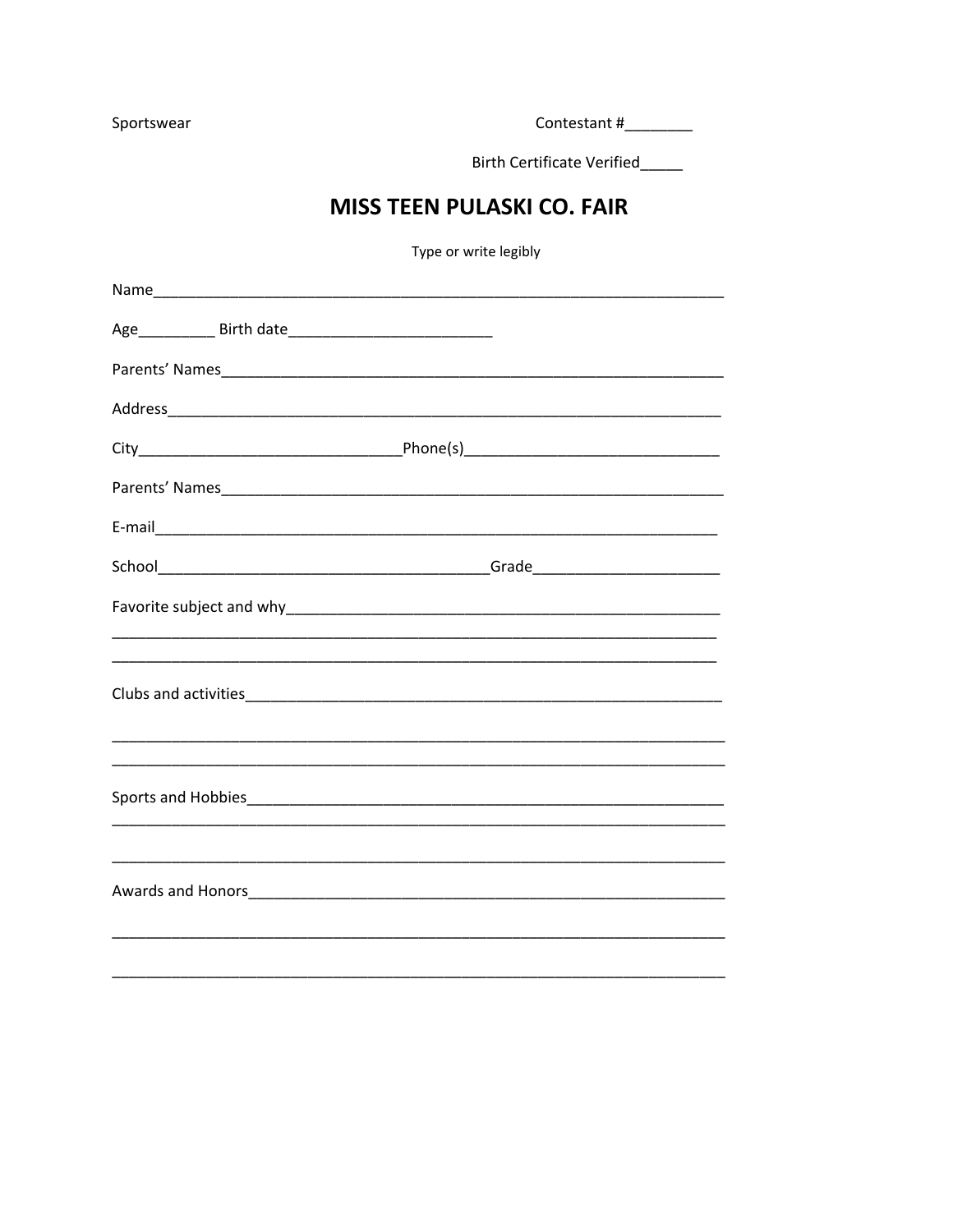| <b>Evening Gown</b> | Contestant #________                                                                                                                                                                                                                          |  |
|---------------------|-----------------------------------------------------------------------------------------------------------------------------------------------------------------------------------------------------------------------------------------------|--|
|                     |                                                                                                                                                                                                                                               |  |
|                     |                                                                                                                                                                                                                                               |  |
|                     |                                                                                                                                                                                                                                               |  |
|                     |                                                                                                                                                                                                                                               |  |
|                     | What do you think is a major issue confronting teens of today?___________________                                                                                                                                                             |  |
|                     |                                                                                                                                                                                                                                               |  |
|                     | What would you tell a tourist about your home county?___________________________                                                                                                                                                              |  |
|                     | <u> 1989 - Johann Harry Harry Harry Harry Harry Harry Harry Harry Harry Harry Harry Harry Harry Harry Harry Harry</u><br><u> 1989 - Johann John Harry Harry Harry Harry Harry Harry Harry Harry Harry Harry Harry Harry Harry Harry Harry</u> |  |
|                     | Why are you interested in being a part of this pageant?__________________________                                                                                                                                                             |  |
|                     | <u> 1989 - John Harry Harry Harry Harry Harry Harry Harry Harry Harry Harry Harry Harry Harry Harry Harry Harry</u>                                                                                                                           |  |
|                     | Anything else you would like us to know about you?______________________________                                                                                                                                                              |  |
|                     |                                                                                                                                                                                                                                               |  |

*I certify that the above information is correct and qualifications for the pageant have been met. I understand the rules and realize the decision of the judges is final.*

*Parent/Guardian signature Date*

*\_\_\_\_\_\_\_\_\_\_\_\_\_\_\_\_\_\_\_\_\_\_\_\_\_ \_\_\_\_\_\_\_\_\_\_\_\_\_\_\_*